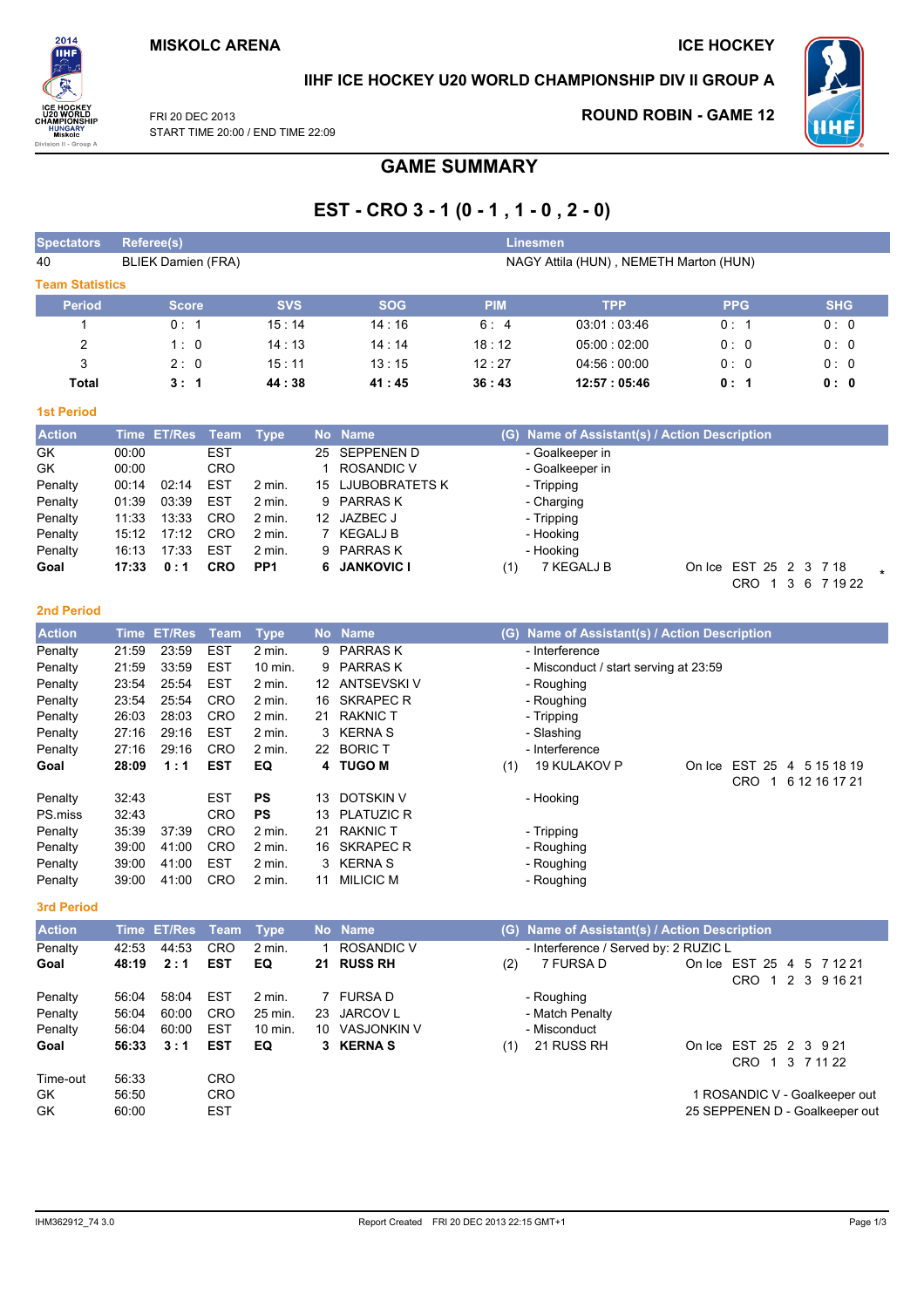

FRI 20 DEC 2013

**ICE HOCKEY** 

**ROUND ROBIN - GAME 12** 



## IIHF ICE HOCKEY U20 WORLD CHAMPIONSHIP DIV II GROUP A



START TIME 20:00 / END TIME 22:09

# **Goalkeeper Records**

## Team : EST - Estonia

|  |  | Team: CRO - Croatia |
|--|--|---------------------|
|  |  |                     |

| Mo Name'           | <b>SOG</b> ' | <b>SVS</b> | <b>MIP</b> | No Name                 | SOG | <b>SVS</b> | <b>MIP</b> |
|--------------------|--------------|------------|------------|-------------------------|-----|------------|------------|
| 25 SEPPENEN Daniil | 45           | 44         | 60:00      | ROSANDIC Vilim          |     | 38         | 56:50      |
| 20 BUGAI Roland    |              |            |            | 25 STIMAC ROJTINIC Ivan |     |            |            |

#### **Game Statistics**

|                      | Team : EST (black)             |    |          |                |                |       |                |                |        |                |                      |                |                        |                             |
|----------------------|--------------------------------|----|----------|----------------|----------------|-------|----------------|----------------|--------|----------------|----------------------|----------------|------------------------|-----------------------------|
|                      | Head Coach: HELENIUS Sami      |    |          |                |                |       |                |                |        |                | <b>Shots on Goal</b> |                |                        |                             |
| <b>No Pos</b>        | <b>Name</b>                    | G. | A        | P              | <b>PIM</b>     | $FO+$ | FO-            | $FO+/-$        | FO%    |                | $\overline{2}$       | $\overline{3}$ | <b>OT</b><br><b>TS</b> | $+/-$                       |
| 5 D                  | ANOHHIN Maksim +A              | 0  | 0        | $\mathbf{0}$   | 0              | 0     | 0              | 0              | 0.00   | 0              | 0                    | 2              |                        | $+2$<br>2                   |
| 12 D                 | <b>ANTSEVSKI Vladlen</b>       | 0  | 0        | 0              | $\overline{c}$ | 0     | 0              | 0              | 0.00   | 0              | $\Omega$             |                |                        | $+1$                        |
| F<br>15              | <b>LJUBOBRATETS Konstantin</b> | 0  | 0        | $\Omega$       | 2              |       | 0              | 1              | 100.00 | 0              | $\Omega$             |                |                        | $+1$                        |
| $\mathsf{F}$<br>18   | <b>VASSILJEV Georgi</b>        | 0  | 0        | 0              | 0              | 1     | 0              | 1              | 100.00 |                | 0                    |                |                        | $+1$<br>2                   |
| 19 F                 | KULAKOV Pavel +C               | 0  | 1        |                | $\Omega$       | 14    | 18             | -4             | 43.75  | $\overline{c}$ | 1                    | $\Omega$       |                        | 3<br>$+1$                   |
| 2 D                  | <b>TERNA Martin</b>            | 0  | 0        | 0              | 0              | 0     | 0              | 0              | 0.00   | 2              |                      | 0              |                        | 3<br>$+1$                   |
| 7 F                  | <b>FURSA Daniil</b>            | 0  |          |                | $\overline{2}$ |       | 8              | $-1$           | 46.67  | 2              | $\overline{2}$       | $\overline{2}$ |                        | $+1$<br>6                   |
| F<br>9               | <b>PARRAS Kevin</b>            | 0  | 0        | 0              | 16             |       |                | 0              | 50.00  | 2              |                      |                |                        | 4<br>$+1$                   |
| F<br>10 <sup>°</sup> | VASJONKIN Vadim +A             | 0  | 0        | $\Omega$       | 10             | 7     | 3              | 4              | 70.00  |                | 4                    | $\Omega$       |                        | 5<br>0                      |
| 13 D                 | <b>DOTSKIN Vladislav</b>       | 0  | 0        | 0              | 0              | 0     | 0              | 0              | 0.00   | 0              | 0                    | 0              |                        | $\mathbf 0$<br>0            |
| 3 D                  | <b>KERNA Silver</b>            |    | 0        |                | 4              | 0     | 0              | 0              | 0.00   | 1              | 1                    | 2              |                        | $+1$<br>4                   |
| 4 F                  | TUGO Michael (BP)              |    | 0        |                | 0              |       | 4              | -3             | 20.00  |                | 3                    | 0              |                        | $+2$<br>4                   |
| D<br>8               | <b>KATO Andres</b>             | 0  | $\Omega$ | $\Omega$       | 0              | 0     | 0              | 0              | 0.00   |                | 1                    | 0              |                        | $\pmb{0}$<br>$\overline{2}$ |
| 17 F                 | <b>PUZAKOV Maksim</b>          | 0  | 0        | $\Omega$       | 0              | 0     | 0              | 0              | 0.00   | 0              | 0                    | 0              |                        | $\mathbf 0$<br>0            |
| 21 F                 | RUSS Ragnar-Hindrek            |    | 1        | $\overline{2}$ | $\Omega$       | 0     | $\overline{2}$ | $-2$           | 0.00   | 1              | $\Omega$             | $\overline{2}$ |                        | $+2$<br>3                   |
| 6 D                  | <b>ANTONOV Deniss</b>          | 0  | 0        | 0              | 0              | 0     | 0              | 0              | 0.00   | 0              | 0                    | 0              |                        | 0<br>0                      |
| 11 F                 | <b>ZAITSEV Aleksandr</b>       | 0  | 0        | $\Omega$       | 0              | 0     | 0              | 0              | 0.00   | 0              | 0                    | 0              | 0                      | 0                           |
| 14 F                 | <b>SINIKAS Mihkel</b>          | 0  | 0        | 0              | 0              | 0     | 0              | 0              | 0.00   | 0              | 0                    | 0              |                        | 0<br>$\Omega$               |
| F<br>16              | PETROV Jegor                   | 0  | 0        | 0              | 0              | 0     | 0              | 0              | 0.00   | 0              | 0                    | 0              |                        | $\pmb{0}$<br>0              |
| 22 F                 | <b>VINOGRADOV Dmitri</b>       | 0  | 0        | $\Omega$       | 0              | 5     | 3              | $\overline{2}$ | 62.50  | $\Omega$       | $\mathbf 0$          |                |                        | $\mathbf 0$                 |
| GK<br>20             | <b>BUGAI Roland</b>            | 0  | 0        | 0              | 0              |       |                |                |        | 0              | 0                    | 0              |                        | 0                           |
| 25 GK                | <b>SEPPENEN Daniil</b>         | 0  | 0        | 0              | 0              |       |                |                |        | Ω              | 0                    | $\Omega$       |                        | 0                           |
| Total                |                                | 3  | 3        | 6              | 36             | 37    | 39             | -2             | 48.68  | 14             | 14                   | 13             | 41                     |                             |

### $\sim$   $\sim$   $\sim$   $\sim$

| <b>Team: CRO (Write)</b> |                             |          |          |          |                |             |          |          |        |                |                |                |           |                |             |
|--------------------------|-----------------------------|----------|----------|----------|----------------|-------------|----------|----------|--------|----------------|----------------|----------------|-----------|----------------|-------------|
|                          | Head Coach: KOLOMBO Danijel |          |          |          |                |             |          |          |        |                | Shots on Goal  |                |           |                |             |
| <b>No Pos</b>            | <b>Name</b>                 | G        | A        | P        | <b>PIM</b>     | FO+         | FO-      | $FO+/-$  | FO%    |                | $\overline{2}$ | 3 <sup>1</sup> | <b>OT</b> | <b>TS</b>      | $+/-$       |
| 4 D                      | <b>PLESKO Martin</b>        | 0        | 0        | $\Omega$ | 0              | $\Omega$    | 0        | 0        | 0.00   | 0              | 0              | 0              |           | 0              | 0           |
| F<br>8                   | SMOLEC Jan                  | 0        | 0        | 0        | 0              | 0           | 0        | 0        | 0.00   | 0              | 0              | 0              |           | 0              | 0           |
| 12 F                     | JAZBEC Josip                | 0        | 0        | 0        | $\overline{2}$ | $\mathbf 0$ | 0        | 0        | 0.00   | 0              | $\mathbf 0$    | $\overline{2}$ |           | $\overline{c}$ | $-1$        |
| 14 D                     | <b>KAPETANIC Domagoj</b>    | 0        | 0        | 0        | 0              | 0           | 0        | 0        | 0.00   | 0              | 0              | 0              |           | 0              | $\mathbf 0$ |
| 15 F                     | NOVOTNY Jan                 | 0        | 0        | $\Omega$ | $\mathbf 0$    | $\mathbf 0$ | $\Omega$ | $\Omega$ | 0.00   | $\overline{2}$ | 1              | $\Omega$       |           | 3              | $\mathbf 0$ |
| F<br>6                   | JANKOVIC Ivan +C            |          | 0        |          | 0              | 8           | 8        | 0        | 50.00  | 2              | 2              | 2              |           | 6              | $-1$        |
| 17 F                     | SAKIC Marko (BP)            | 0        | 0        | 0        | 0              | 0           | 0        | $\Omega$ | 0.00   | 0              |                | 0              |           |                | $-1$        |
| 18 F                     | <b>KOVACEK Tin</b>          | 0        | $\Omega$ | $\Omega$ | $\mathbf 0$    | $\mathbf 0$ |          | -1       | 0.00   | 0              | $\Omega$       | $\Omega$       |           | 0              | $\mathbf 0$ |
| 21 D                     | <b>RAKNIC Tommy</b>         | 0        | 0        | $\Omega$ | 4              | $\mathbf 0$ | 0        | $\Omega$ | 0.00   | 1              |                |                |           | 3              | $-2$        |
| 22 D                     | <b>BORIC Toni</b>           | $\Omega$ | 0        | $\Omega$ | $\overline{2}$ | $\mathbf 0$ | 0        | $\Omega$ | 0.00   | 0              | $\Omega$       |                |           |                | $-1$        |
| 3 F                      | <b>GJONI Fran</b>           | 0        | 0        | 0        | 0              | 0           | 0        | 0        | 0.00   | 0              | 0              | 0              |           | 0              | $-2$        |
| 7 D                      | <b>KEGALJ Bruno</b>         | 0        |          |          | $\overline{2}$ | 0           | 0        | $\Omega$ | 0.00   | 1              |                |                |           | 3              | $-1$        |
| 11 F                     | <b>MILICIC Matija</b>       | 0        | 0        | 0        | 2              |             | 5        | -4       | 16.67  | 2              | 3              | 2              |           | $\overline{7}$ | $-1$        |
| 16 D                     | SKRAPEC Roman +A            | 0        | 0        | $\Omega$ | 4              | 0           | $\Omega$ | $\Omega$ | 0.00   | 3              | 1              |                |           | 5              | $-2$        |
| 23 F                     | JARCOV Luka                 | 0        | 0        | 0        | 25             | 1           | 0        | 1        | 100.00 | $\overline{c}$ | $\overline{2}$ | $\overline{c}$ |           | 6              | $\mathbf 0$ |
| 2 F                      | <b>RUZIC Luka</b>           | 0        | 0        | 0        | 0              | 4           | 2        | 2        | 66.67  | 1              | 0              | 0              |           |                | $-1$        |
| F<br>9                   | <b>CEROVECKI Robert</b>     | 0        | 0        | $\Omega$ | 0              | $\mathbf 0$ | $\Omega$ | $\Omega$ | 0.00   | 0              | $\Omega$       |                |           |                | $-1$        |
| F<br>13                  | PLATUZIC Renato             | 0        | 0        | $\Omega$ | 0              | 11          |          | 4        | 61.11  |                |                |                |           | 3              | $\mathbf 0$ |
| F<br>19                  | VUKOJA Luka +A              | 0        | 0        | $\Omega$ | 0              | 14          | 14       | 0        | 50.00  |                |                |                |           | 3              | $\pmb{0}$   |
| 24 F                     | <b>KRIVOSIC Matija</b>      | 0        | 0        | $\Omega$ | $\Omega$       | 0           | 0        | $\Omega$ | 0.00   | 0              | 0              | $\Omega$       |           | 0              | $\mathbf 0$ |
| GK                       | <b>ROSANDIC Vilim</b>       | 0        | 0        | 0        | 2              |             |          |          |        | 0              | 0              | 0              |           | 0              |             |
| GK<br>25                 | STIMAC ROJTINIC Ivan        | $\Omega$ | 0        | $\Omega$ | $\Omega$       |             |          |          |        | 0              | $\Omega$       | $\Omega$       |           | 0              |             |
|                          |                             |          |          |          |                |             |          |          |        |                |                |                |           |                |             |